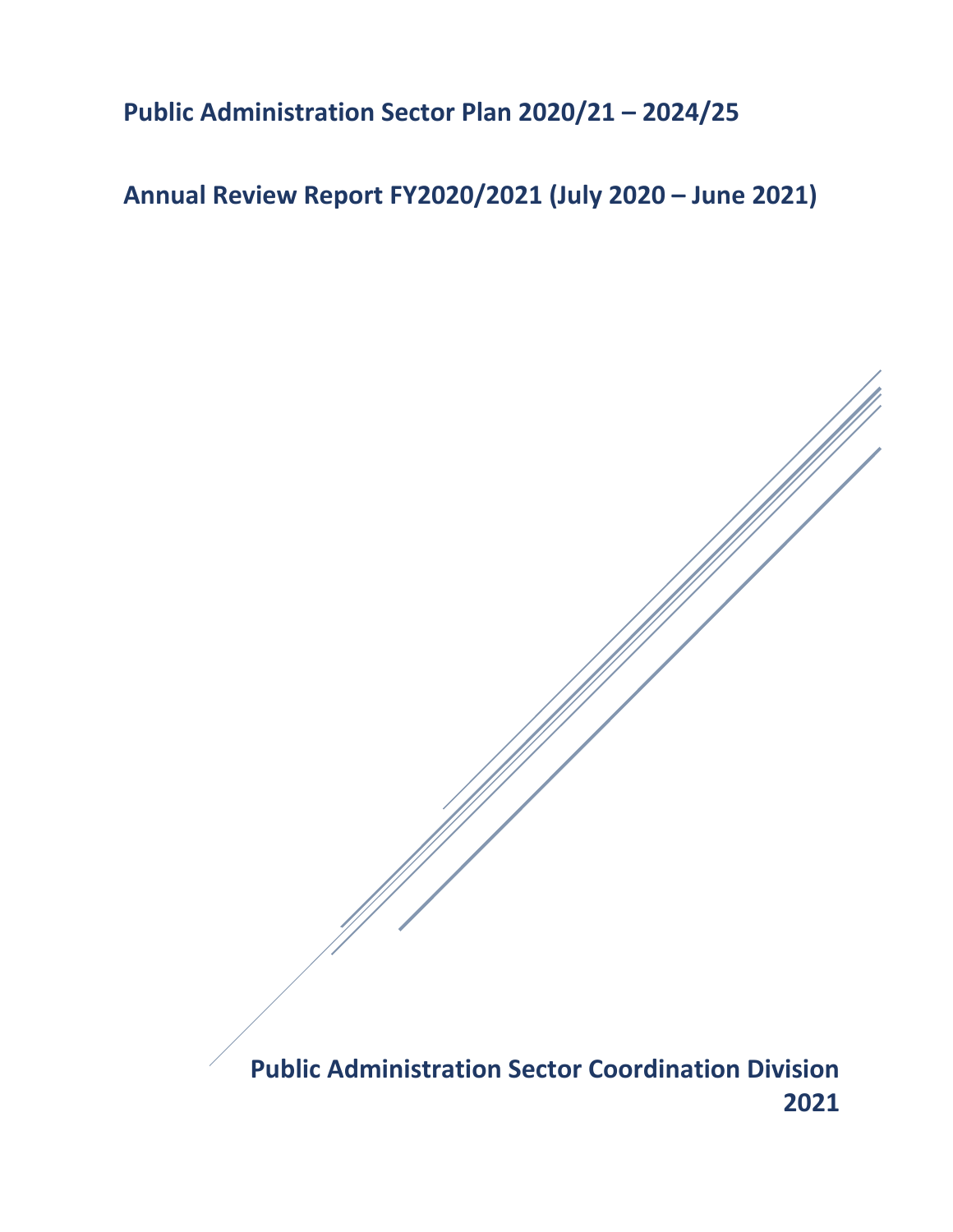### Introduction

Sector planning was a key component of the 2008 *Public Finance Management Reform Plan* (PFMRP). The PFMRP had been developed by the Ministry of Finance to strengthen public financial management systems and the efficient use of Government resources. The 2015 Sector Planning Manual lists 14 Sectors for the purposes of sectoral planning in Samoa (sectors are defined and grouped according to the types of goods or services produced, and not according to the structure of the public administration). The following diagram of the government's national planning framework shows the interlinkages between Sector Plans, and in this case, the PASP, and other agency-specific strategic documents:



As the work of the public administration is overarching and cuts across all disciplines and sectors, it is difficult to assign the same to a specific priority area. However, for planning and reporting purposes, and in accordance with the Strategy for the Development of Samoa, the Public Administration Sector falls under the Economic Priority Area, contributing to achieving key outcome 5, to enhance private sector participation and development.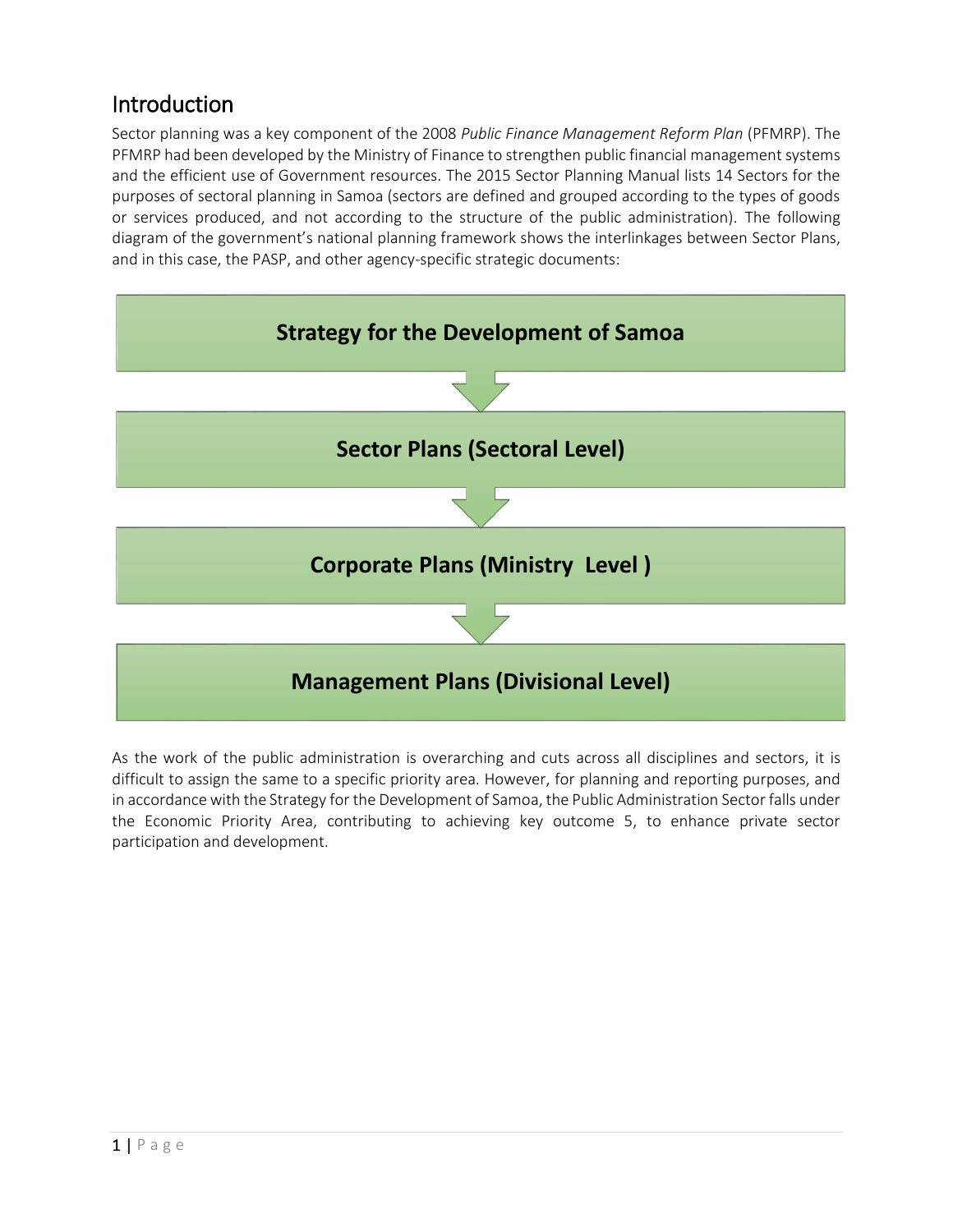## The Public Administration Sector

The Public Administration Sector includes government agencies which fall under the following categories: (a) Ministries; (b) constitutional bodies; (c) statutory bodies; (d) State Owned Enterprises. A list of individual government agencies included in the Public Administration Sector is presented in **Annex 1.** 

As of June 2020, there were approximately 10,027 employees in Samoa's public sector workforce (53 agencies in total); 9,069 are employed within the 50 agencies included under the Public Administration Sector. The Sector's contribution to GDP continues to grow, primarily because of the wage bill; according to the IMF, government spending contributes more than 43% of GDP. The Government over the years has been consistent in its approach to keep its wage bill within affordable limits, through abolishing or curtailing certain financial staff benefits, including annual salary increments on account of good performance, sick leave and annual leave payments at the end of every contract for senior executives. Much of this of course come at the dismay of public servants noting that the changes have and continues to affect staff morale and performance.

#### Institutional Arrangements

The Public Administration Sector Steering Committee is chaired by the Office of the Public Service Commission, and consists of representatives from the Ministry of the Prime Minister and Cabinet, the Ministry of Finance, the Ministry of Women, Community and Social Development, the Ministry for Public Enterprises, Samoa Bureau of Statistics, Ministry of Education Sports and Culture, Ministry of Communications and Information Technology, the National University of Samoa, the Samoa Umbrella for Non-Governmental Organizations representing the civil society (SUNGO), and the Samoa Chamber of Commerce & Industry Inc as the National Private Sector Organization (SCCI).

The inclusion of civil society and private sector representation at the Sector governance level is to ensure the Government is held accountable for the implementation of the PASP. This should improve publicprivate-civil society dialogue to help achieve the key outcomes noted in the SDS.

There is a PASP Working Group which consists of senior managers and middle management representatives from the same agencies mentioned above. The frequency of meetings depends largely on reporting timeframes, where specific personnel responsible for each activity provide updates to the Secretariat to compile for the Steering Committee's information and decision.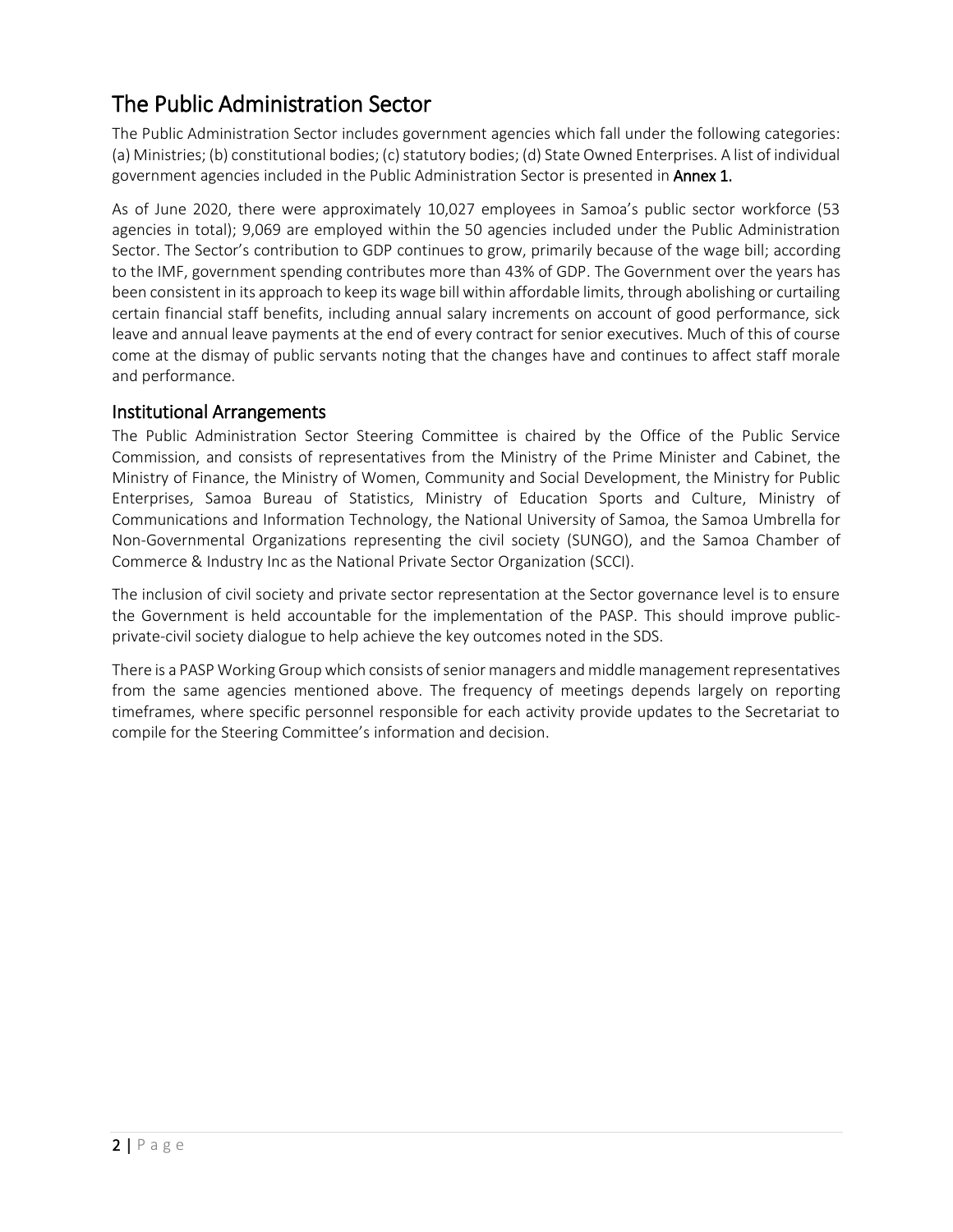# PASP 2020/21 – 2024/25

The Public Administration Sector Plan 2020/21 – 2024/25 (PASP) was launched in April 2020. The PASP was developed according to the key findings of a 3-phased review supported by the Samoa Governance Support Program.

The long-term outcome of the PASP is to have a trusted, citizen-focused, public administration. There is no doubt that public administrations worldwide strive for the same thing; to remain fit for purpose, to continue to evolve to meet citizen expectations. Samoa's public administration is no different.

The current PASP is the 3<sup>rd</sup> Plan since its inception. In hindsight, the current long-term outcome mirrors similar hopes the Sector had set out to achieve some 15 years ago; that is, to ensure services provided by government meets the needs of our people.

The Plan has 3 overarching end of sector plan outcomes, 6 objectives, and 58 activities to be implemented and realized within a 5-year timespan. The outcomes are listed below:

- Better public services;
- Better public policies;
- Skilled workforce.

The Government anticipates that the Plan and the activities therein, if implemented well, will improve policy making, human resource management, and transformative leadership. It also aims to improve the efficiency and effectiveness of public services; to foster greater collaboration between the government, non-government organizations and citizens in working together for the achievement of agreed development outcomes; to enhance public trust and confidence in the public service and government; and to improve public sector performance and service delivery generally.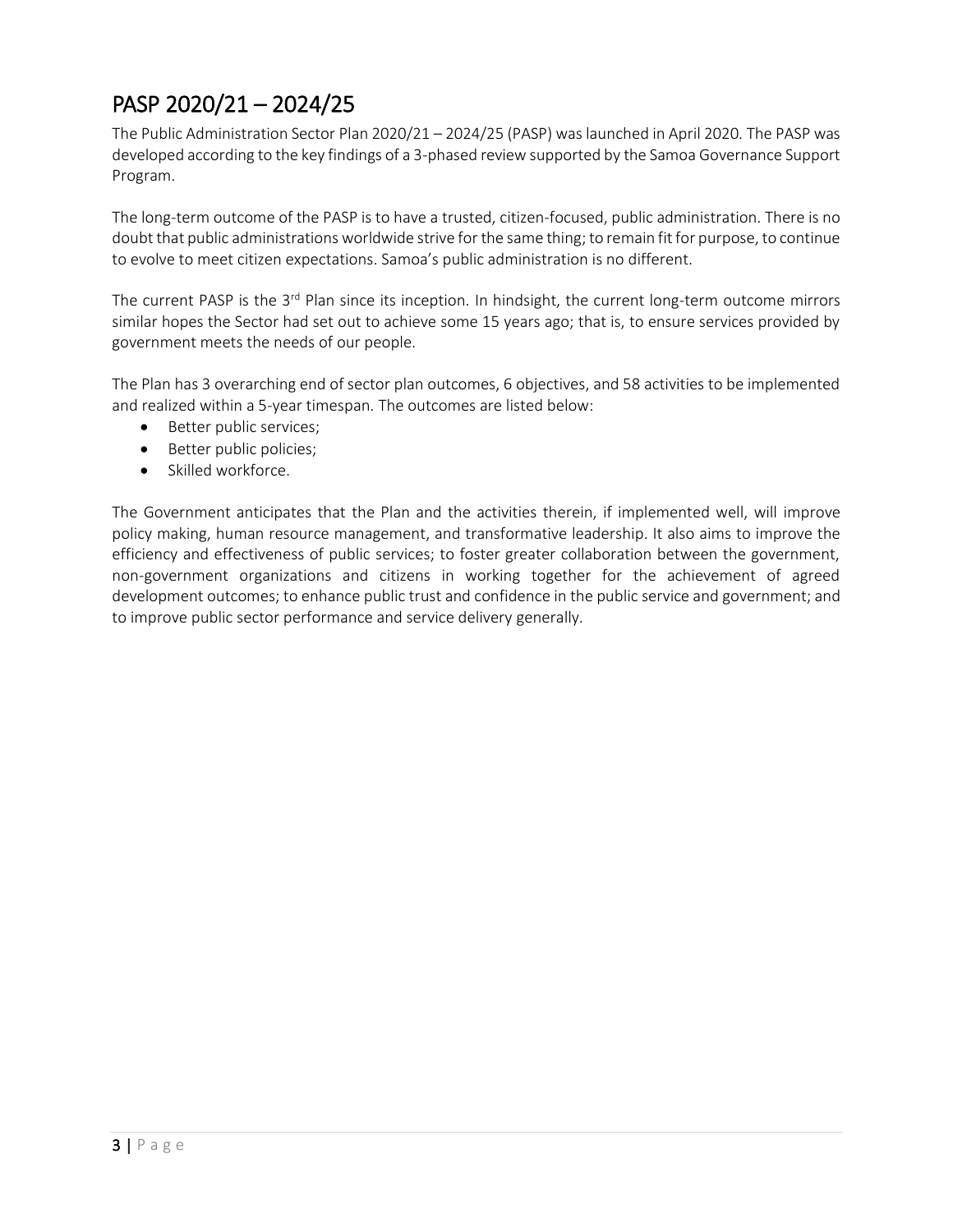### PASP Year 1 Review

The current PASP has a strong emphasis on standardising frameworks and policies across the public administration. This is evident with the involvement of the Ministry for Public Enterprises as a coimplementing agency to almost all of the activities in the Plan. This also echoes the intentions behind the critically delayed One Policy work, ensuring that there is a level of uniformity with some of the processes applied across the whole of government, and to human resources, in particular.

Twenty-eight activities were scheduled to be implemented in the first Year of PASP, this being FY2020/21. With the exception of a few activities, the majority are large-scale in nature and cannot be implemented within a single financial year. It should be noted that most of the scheduled activities had been broken down into more manageable sub-activities in agency Corporate and Management Plans. These were designed to be implemented over several phases, with the majority expected to be completed by Year 4 or 5 of the Plan.

Therefore, what is being reported in the subsequent sections are what agencies had planned to implement within FY2020/21. The following infographic provides a summary of implementation as of June 2021.



#### End of Sector Plan Outcome 1 – Better Public Services

PASP is and remains committed to improving service delivery. That is, improving the way services are delivered, client/customer awareness of services offered by government, how they can access, and how they can express dissatisfaction by way of complaints.

To fully realize the first end of sector plan outcome, 11 activities were planned for Objectives  $1.1 - 1.3$ ; these were to be co-implemented by the PSC, MPE, MCIT and MWCSD. In summary, 5 activities had produced expected outputs planned for Year 1; 6 did not, and will be carried forward to Year 2 of the Plan.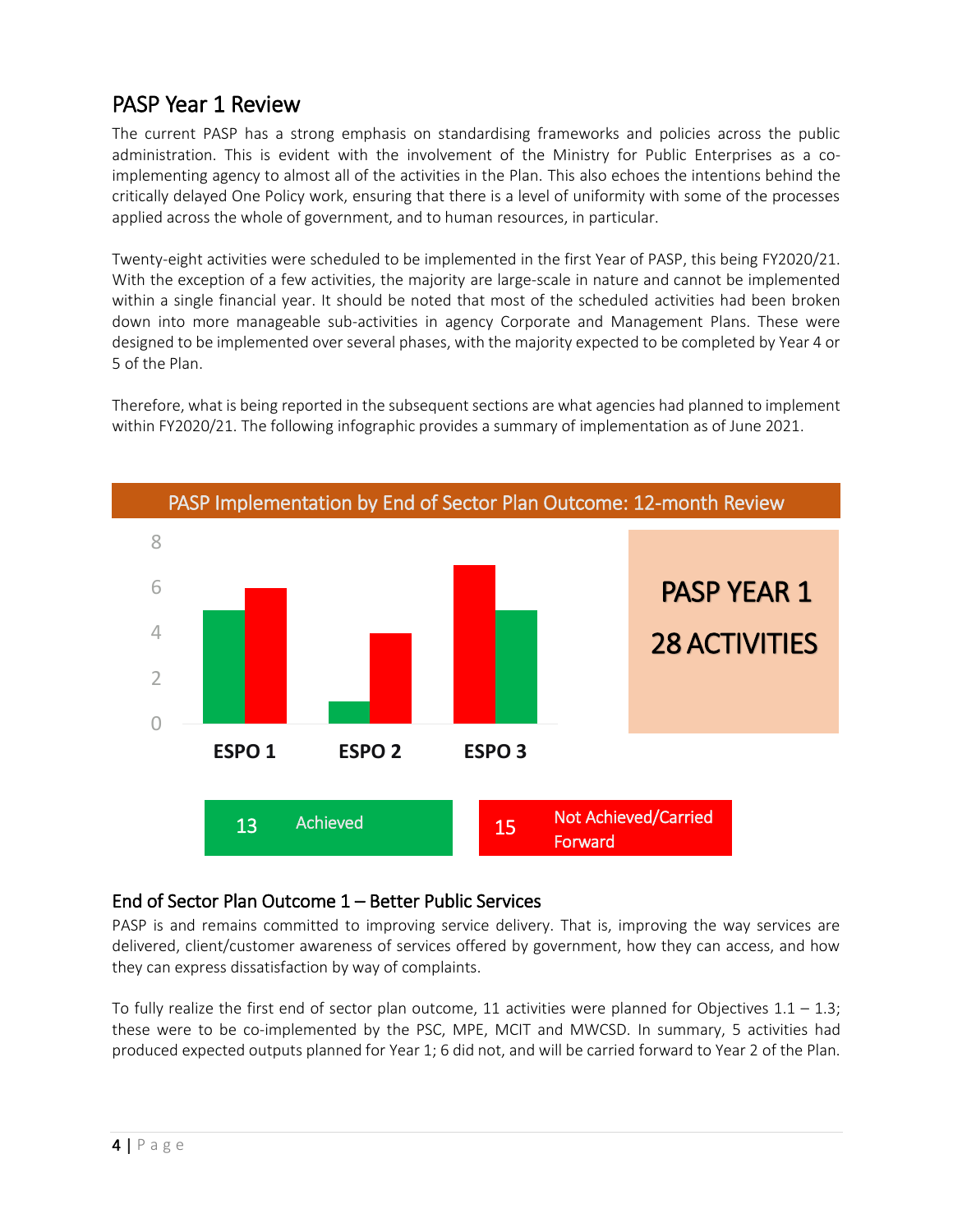| <b>End of Sector</b><br>Plan Outcome | Activity                                                                                                                                                                               | <b>Expected output</b><br>indicators for Year 1<br>(2020/21)                                                                                                    | <b>Results achieved</b>                                                                                                                                                                                                                                                                                                          | Reasons if progress<br>below target                                                              | Recommendations and<br>proposed action                                                                                                                                                                                      |
|--------------------------------------|----------------------------------------------------------------------------------------------------------------------------------------------------------------------------------------|-----------------------------------------------------------------------------------------------------------------------------------------------------------------|----------------------------------------------------------------------------------------------------------------------------------------------------------------------------------------------------------------------------------------------------------------------------------------------------------------------------------|--------------------------------------------------------------------------------------------------|-----------------------------------------------------------------------------------------------------------------------------------------------------------------------------------------------------------------------------|
| public<br><b>Better</b><br>services  | Identify<br>baseline<br>standards for service<br>delivery that will guide<br>the development<br>of.<br>service charters across<br>the public sector                                    | <b>Baseline</b><br>$\bullet$<br>standards<br>identified<br>through surveys<br>conducted<br>Service delivery<br>$\bullet$<br>standards<br>framework<br>developed | PSC and<br>MPE have<br>identified<br>baseline<br>standards<br>through<br>results from the Client<br>Satisfaction Survey 2014,<br>the Government Service<br>Delivery Survey 2016, an<br>assessment of service<br>charters collected from<br>government Ministries<br>and SOEs (those who had<br>existing<br>service<br>charters). |                                                                                                  | PSC and MPE to present<br>to NPCC on baseline<br>standards<br>and<br>Complaints<br>Management work.<br>PSC and MPE to prepare<br>Cabinet submission to<br>officially approve<br>the<br>Policy<br>and<br>implementation plan |
|                                      |                                                                                                                                                                                        |                                                                                                                                                                 | Service<br>delivery<br>standards<br>framework<br>developed                                                                                                                                                                                                                                                                       |                                                                                                  |                                                                                                                                                                                                                             |
|                                      | Develop and implement<br>government<br>wide<br>a<br>Complaints<br>Management Policy and<br>complaints registers                                                                        | Complaints<br>$\bullet$<br>Management<br>Policy developed<br>Complaints<br>$\bullet$<br>register<br>developed                                                   | Complaints<br>Management<br>policy<br>developed by PSC and<br><b>MPE</b><br>Complaints<br>register<br>developed                                                                                                                                                                                                                  |                                                                                                  | As above                                                                                                                                                                                                                    |
|                                      | Establish or strengthen<br>partnerships with the<br>Community Sector to<br>build the capacity of Sui-<br>o-Nuu/Sui Tamaitai to be<br>focal information<br>the:<br>point for government | Number<br>of<br>$\bullet$<br>capacity building<br>programs<br>developed<br>and<br>conducted<br>for<br>'Sui-o-Nuu/Sui-o-                                         | <b>None</b>                                                                                                                                                                                                                                                                                                                      | Implementing<br>agencies<br>had<br>not<br>discussed<br>implementation plan<br>for this activity. | MWCSD and PSC to<br>discuss implementation<br>plan for this activity, and<br>to specify a baseline and<br>target to update the<br>M&E framework. Carry                                                                      |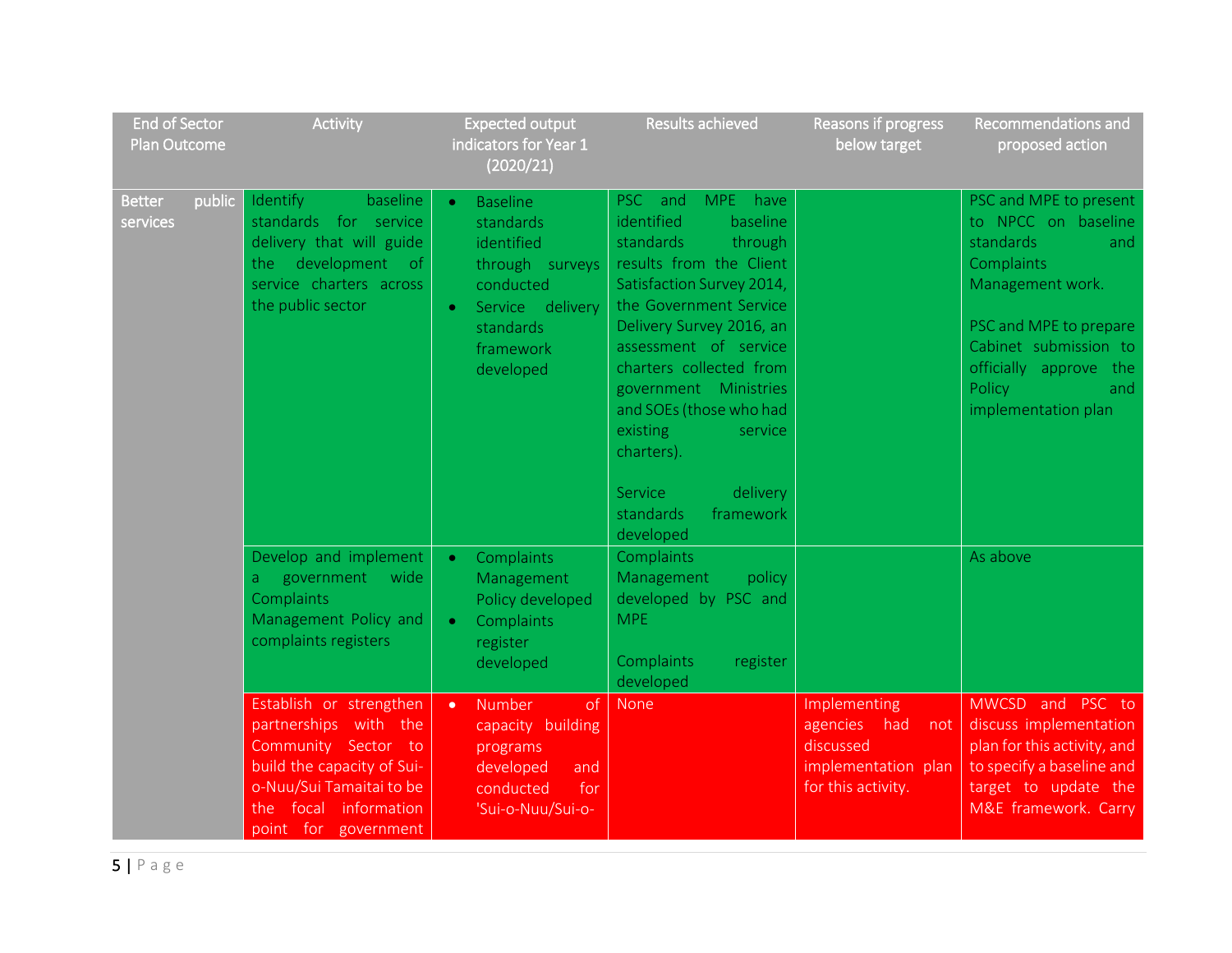| <b>End of Sector</b><br>Plan Outcome | <b>Activity</b>                                                                                                            | <b>Expected output</b><br>indicators for Year 1<br>(2020/21)                                                                     | <b>Results achieved</b>                                                                                                                                                                                                           | Reasons if progress<br>below target                        | Recommendations and<br>proposed action                                                                                         |
|--------------------------------------|----------------------------------------------------------------------------------------------------------------------------|----------------------------------------------------------------------------------------------------------------------------------|-----------------------------------------------------------------------------------------------------------------------------------------------------------------------------------------------------------------------------------|------------------------------------------------------------|--------------------------------------------------------------------------------------------------------------------------------|
|                                      | services in both Upolu<br>and Savaii                                                                                       | Tamaitai' to be<br>the focal point for<br>government<br>services in both<br><b>Upolu and Savaii</b>                              |                                                                                                                                                                                                                                   |                                                            | forward to Year 2 of<br><b>PASP</b>                                                                                            |
|                                      | Conduct survey of citizen<br>satisfaction with public<br>delivery<br>service<br>and<br>perceptions<br>about<br>corruption. | Survey conducted<br>$\bullet$<br>biennially                                                                                      | SBS and PSC have had<br>discussions<br>on.<br>questionnaire<br>design,<br>survey methodology and<br>possible support through<br><b>UNICEF (MICS Plus)</b><br>SBS have confirmed the<br>use of CATI methodology<br>for this survey |                                                            | SBS to confirm timing<br>other<br>logistical<br>and<br>details, and any other<br>support needed from<br>the Steering Committee |
|                                      | Develop a standardized<br>ethics/integrity<br>framework for senior<br>managers across the PS                               | Standardized<br>$\bullet$<br>framework<br>developed<br>Types of ethics<br>$\bullet$<br>frameworks<br>reviewed<br>(jurisdictions) | PSC has developed a first<br>draft of the framework<br>baseline<br>a -<br>for<br>as.<br>discussion with MPE and<br>other<br>supporting<br>agencies                                                                                | yet to meet to discuss<br>for this<br>workplan<br>activity | PSC and MPE have   PSC and MPE to confirm<br>workplan<br>and<br>scheduling<br>of<br>milestones for activity                    |
|                                      | Development<br>and<br>enactment of a right to<br>information law                                                           | $\bullet$<br><b>Right to</b><br>information law<br>developed                                                                     | MCIT currently taking<br>in.<br>lead<br>the<br>the<br>development of<br>the<br>Freedom of Information<br>Policy, with support from<br>UNESCO.<br><b>This</b><br>will<br>provide the framework<br>for the development of           |                                                            | <b>PSC</b><br>and<br><b>MCIT</b><br>to<br>confirm workplan and<br>scheduling<br>of.<br>milestones for activity                 |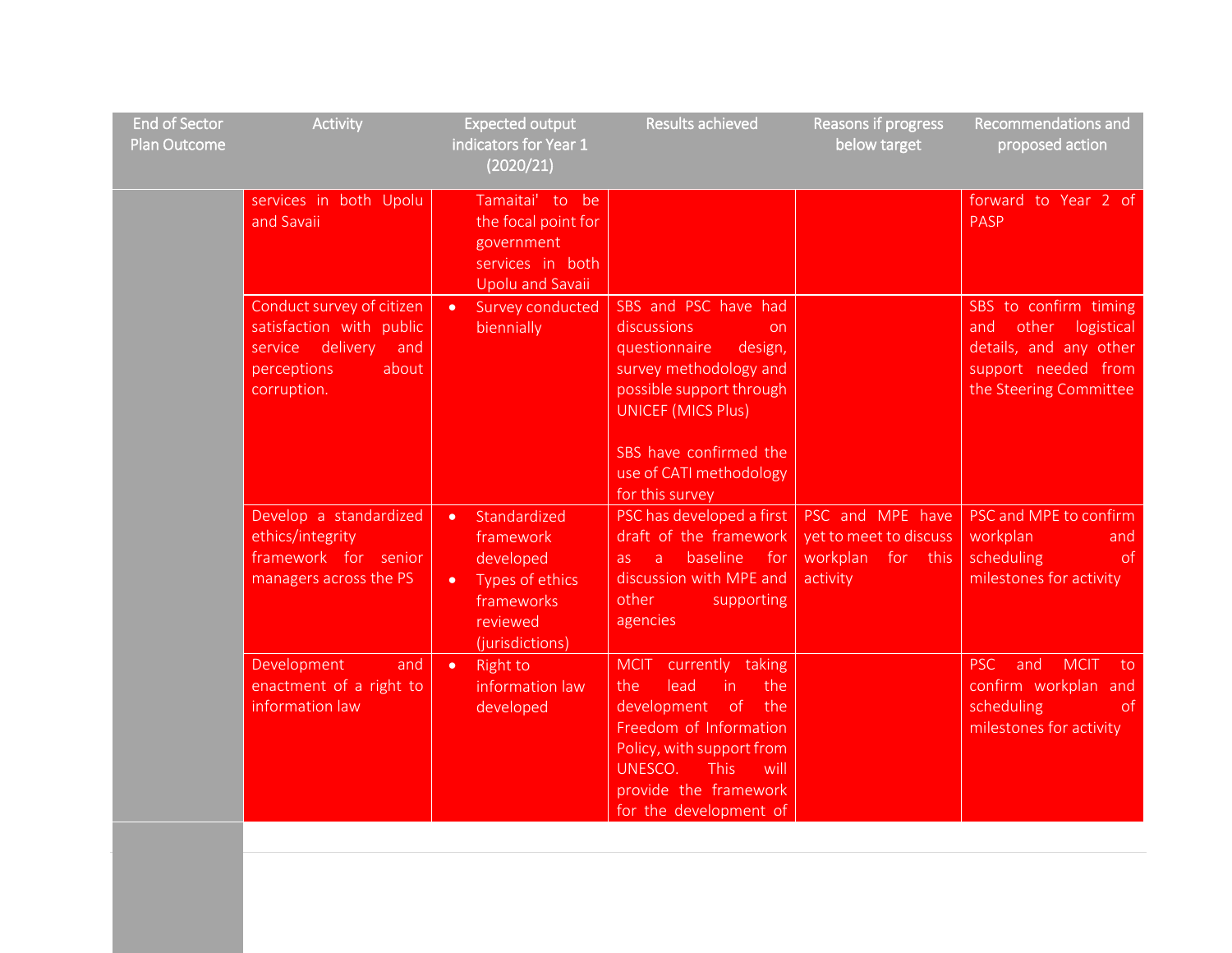| <b>End of Sector</b><br>Plan Outcome | <b>Activity</b>                                                                                                                | <b>Expected output</b><br>indicators for Year 1<br>(2020/21)                                                       | Results achieved                                                                                                                                                                                        | Reasons if progress<br>below target                                              | Recommendations and<br>proposed action                                                          |
|--------------------------------------|--------------------------------------------------------------------------------------------------------------------------------|--------------------------------------------------------------------------------------------------------------------|---------------------------------------------------------------------------------------------------------------------------------------------------------------------------------------------------------|----------------------------------------------------------------------------------|-------------------------------------------------------------------------------------------------|
|                                      |                                                                                                                                |                                                                                                                    | the legislation,<br>which<br>PSC will lead.                                                                                                                                                             |                                                                                  |                                                                                                 |
|                                      | Develop and disseminate<br>guidelines across the PS<br>on reporting abuse of<br>office or failure<br>to<br>comply with service | Guidelines<br>$\bullet$<br>developed<br>and<br>disseminated<br>across the public<br>sector                         | None                                                                                                                                                                                                    | Unforeseen<br>work<br>delays due to factors<br>outside<br>of<br>PSC's<br>control | <b>PSC</b><br>confirm<br>to.<br>workplan<br>and<br>scheduling<br>of<br>milestones for activity  |
|                                      | Develop guidelines for<br>parallel<br>investigations<br>within the PS                                                          | <b>Guidelines for</b><br>$\bullet$<br>parallel<br>investigation<br>within the Public<br>Sector developed           | Discussions have been<br>held with regional PSC's<br>like the Australian PSC,<br>NZ PSC, to learn of best<br>practices and existing<br>frameworks that Samoa<br>can possibly mirror or<br>contextualize |                                                                                  | <b>PSC</b><br>confirm<br>to.<br>workplan<br>and<br>scheduling<br>of.<br>milestones for activity |
|                                      | Finalize<br>government-<br>wide<br>communication<br>for<br>policy<br>strategy<br>development                                   | Communication<br>$\bullet$<br>Strategy<br>for<br>Policy<br>Development<br>developed                                | <b>Communication Strategy</b><br>developed<br>and<br>implemented by MPMC.<br>Strategy shared with the<br><b>Steering Committee.</b>                                                                     |                                                                                  |                                                                                                 |
|                                      | Develop reporting tools<br>to help implementing<br>agencies<br>report<br>effectively<br><b>PASP</b><br>on.<br>implementation   | Number of tools<br>$\bullet$<br>developed<br>for<br>reporting<br>Type of reporting<br>$\bullet$<br>tools developed | Word/excel-based<br>reporting<br>template<br>developed and adopted<br>for Sector reporting                                                                                                              |                                                                                  | PSC to look into web-<br>tools<br>based<br>for<br>reporting                                     |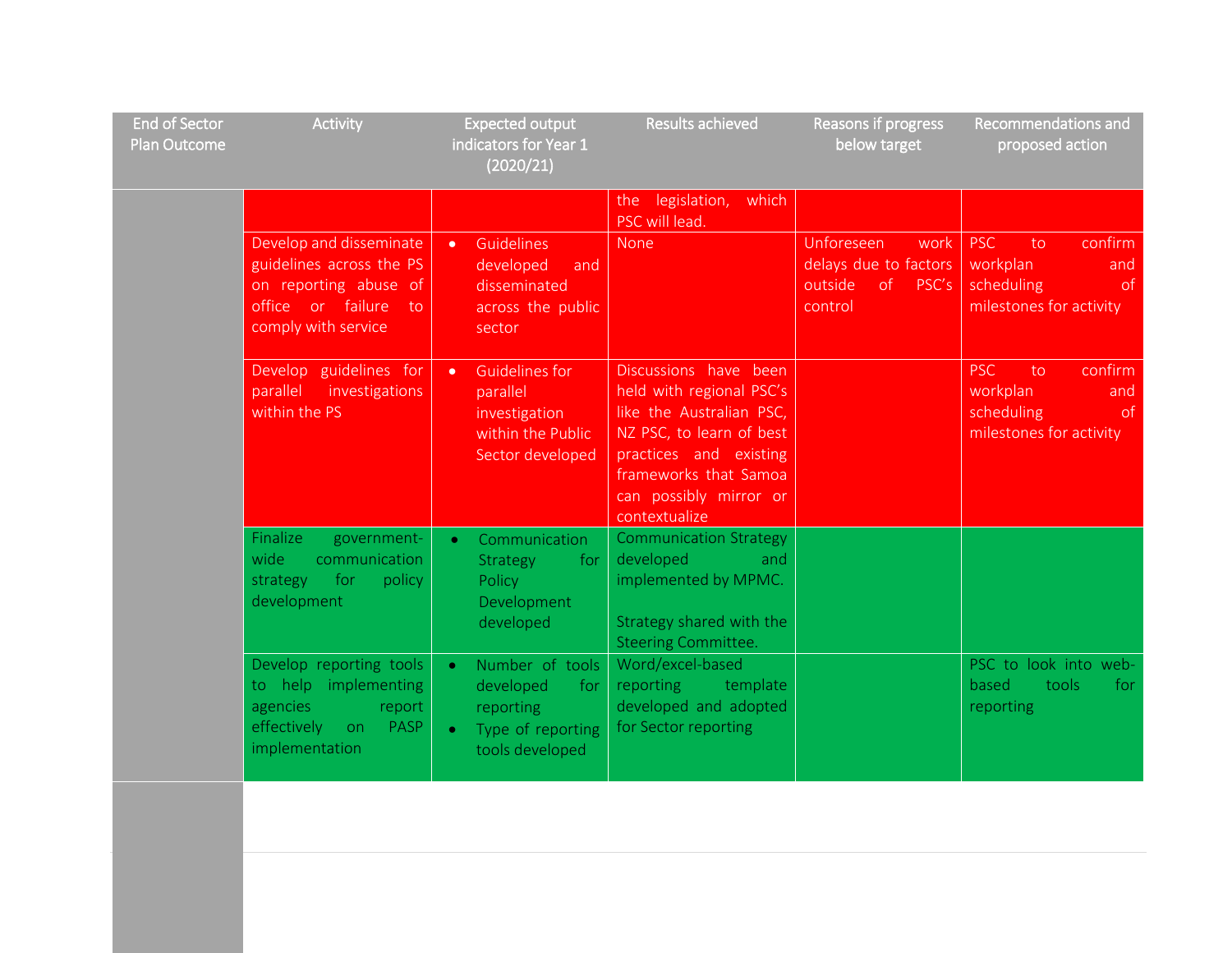| <b>End of Sector</b><br>Plan Outcome | <b>Activity</b>                                             | Expected output<br>indicators for Year 1<br>(2020/21)                            | Results achieved                                                                                                         | Reasons if progress<br>below target | Recommendations and<br>proposed action |
|--------------------------------------|-------------------------------------------------------------|----------------------------------------------------------------------------------|--------------------------------------------------------------------------------------------------------------------------|-------------------------------------|----------------------------------------|
|                                      | publish<br>Produce and<br>PASP Newsletter every<br>quarter. | Timely<br>$\bullet$<br>production<br>dissemination of disseminated<br>newsletter | editions<br>4 newsletter<br>and produced<br>and<br>sector-<br>wide through emails,<br>website<br>PSC:<br>and<br>facebook |                                     |                                        |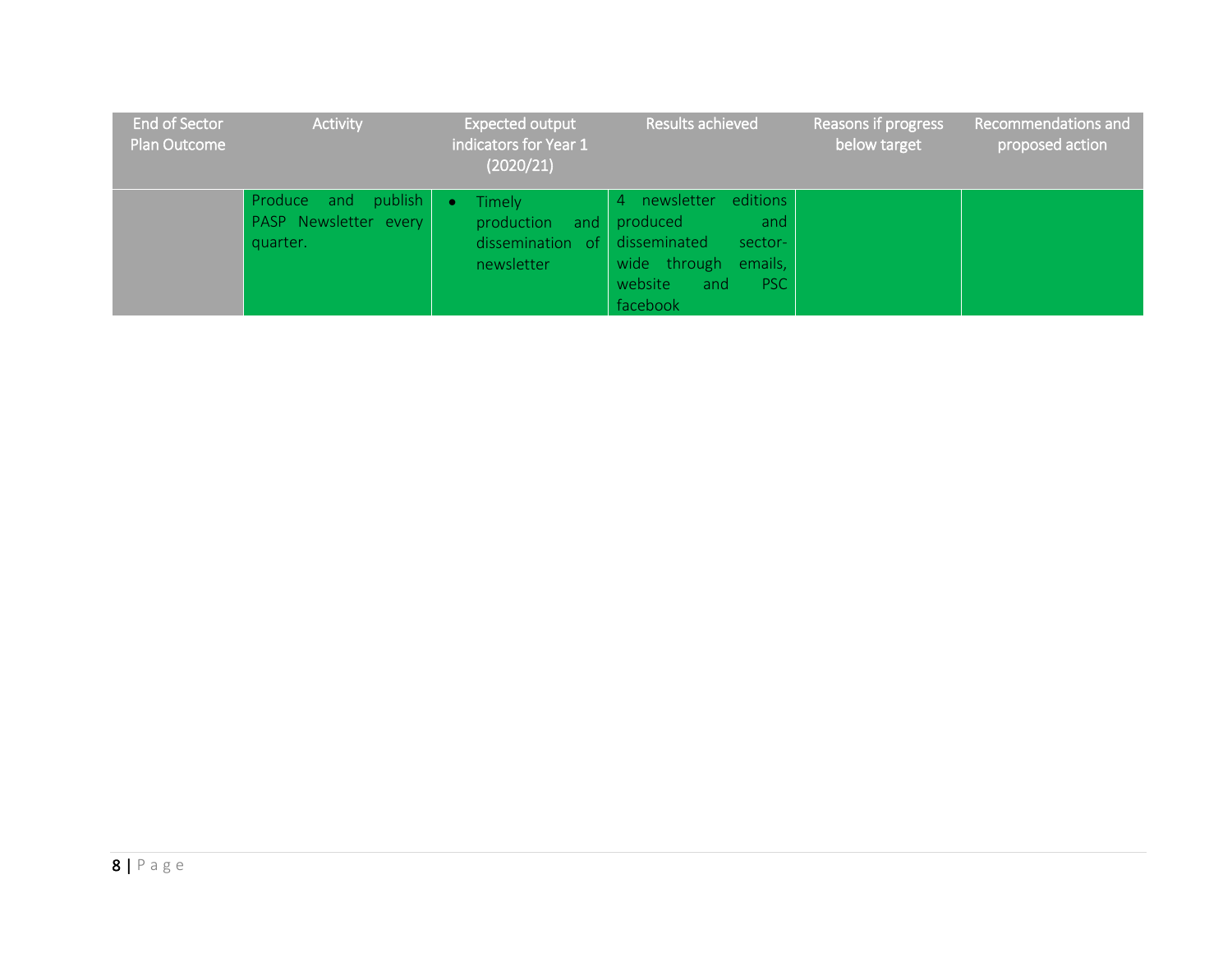### End of Sector Plan Outcome 2 – Better Public Policies

Developing good public policies have been another key emphasis of the public administration sector since its inception in 2007. Government programs in this particular priority area have focused on improving the policy development process, frameworks, skills and the overarching political landscape we operate in. It has done so by putting in place initiatives to build the professionalism and knowledge of its public servants, building a culture that values data and information, and strengthening national, regional and international partnerships to identify practical solutions to its problems.

The 5 activities listed below and under Objective 2.1 is a continuation of the government's ongoing commitment to meeting citizen needs and expectations, through good public policy. In summary, 1 out of 5 planned activities had produced the expected outputs earmarked for the first year of PASP, as shown in the table below. The rest of the activities will be subsequently carried forward to Year 2.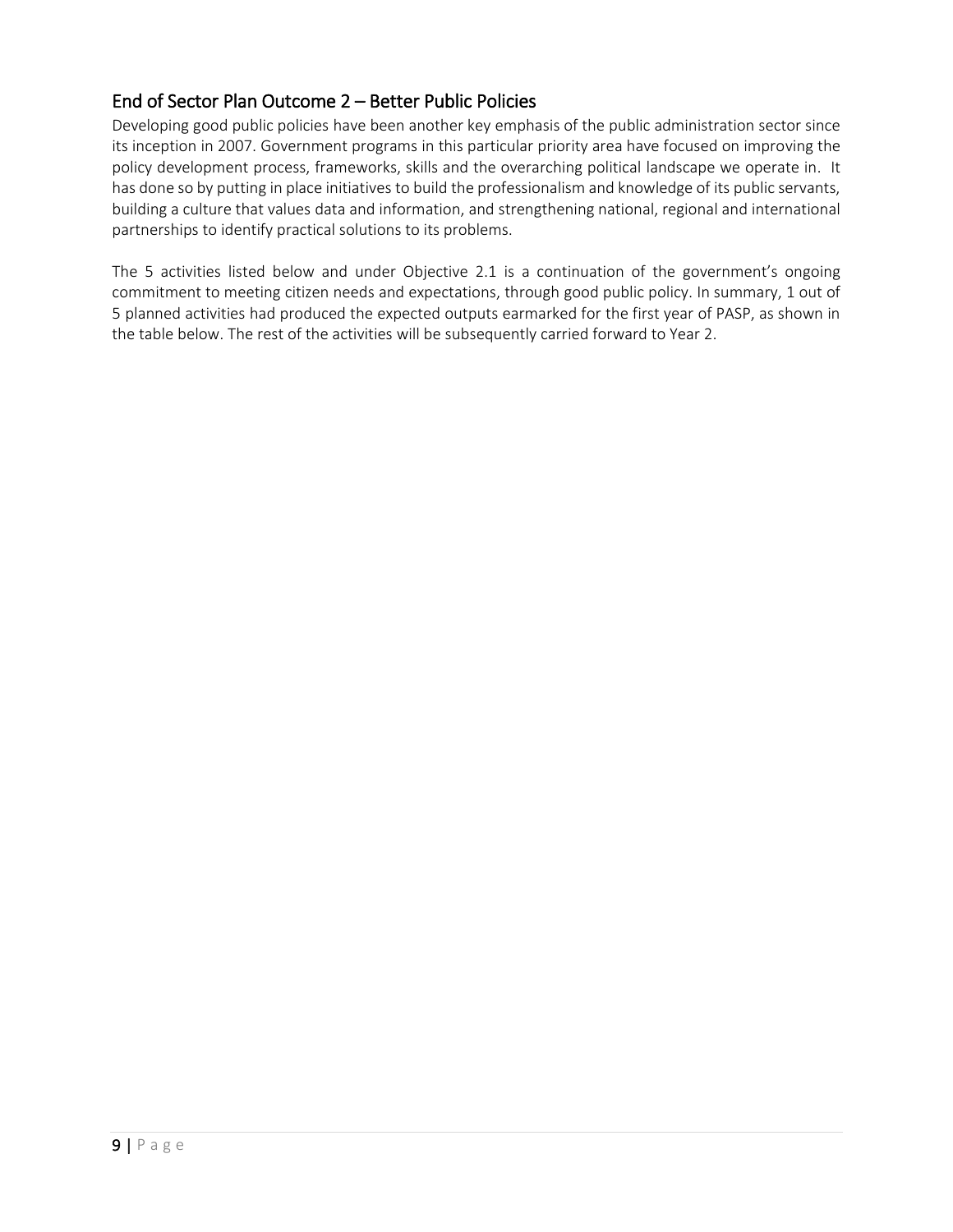| <b>End of Sector</b><br><b>Plan Outcome</b> | Activity                                                                                                                                                                                                                                                                    | <b>Expected output</b><br>indicators for Year 1<br>(2020/21) | Results achieved                                                                                                                                                                                                                                                                       | Reasons if progress<br>below target                                                                                                                                                                                                                                                   | Recommendations and<br>proposed action                                                                                                                   |
|---------------------------------------------|-----------------------------------------------------------------------------------------------------------------------------------------------------------------------------------------------------------------------------------------------------------------------------|--------------------------------------------------------------|----------------------------------------------------------------------------------------------------------------------------------------------------------------------------------------------------------------------------------------------------------------------------------------|---------------------------------------------------------------------------------------------------------------------------------------------------------------------------------------------------------------------------------------------------------------------------------------|----------------------------------------------------------------------------------------------------------------------------------------------------------|
| <b>Better public</b><br>policies            | Conduct assessment on<br>feasibility of transfer of<br>the Public<br><b>Administration Sector</b><br><b>Coordination Division to</b><br>the Ministry of the<br><b>Prime Minister and</b><br>Cabinet, in relation to<br>functions of the PSC and<br>the Ministry of Finance. | Feasibility<br>$\bullet$<br>Assessment<br>Completed          | None                                                                                                                                                                                                                                                                                   | The assessment was<br>initially planned to<br>form part of the<br>Review of the roles,<br>responsibilities and<br>authority of the PSC.<br>However, the<br>Consultants had<br>advised that there<br>was not enough<br>information and<br>evidence to help<br>them form an<br>opinion. | PSC and MPMC to<br>discuss a way forward.                                                                                                                |
|                                             | Conduct a review of the<br>legal framework for<br>public administration<br>(i.e., focusing on the<br>Ministerial<br>Departmental Act, Public<br>Service Act, Public<br><b>Bodies (Performance</b><br>and Accountability) Act<br>and other agency-<br>specific legislations  | Legal Framework<br>$\bullet$<br>review competed              | There are parallel<br>legislative reviews in<br>progress for the Public<br>Service Act, the Public<br>Bodies Act, the<br>Ministerial and<br>Departmental Act, and<br>other overarching<br>legislations. There are<br>no immediate plans to<br>conduct a wholistic<br>review based on a |                                                                                                                                                                                                                                                                                       | PSC, MPE, MPMC to<br>discuss and agree on<br>clear objectives of<br>legislative review;<br>develop workplan and<br>specify milestones and<br>timeframes. |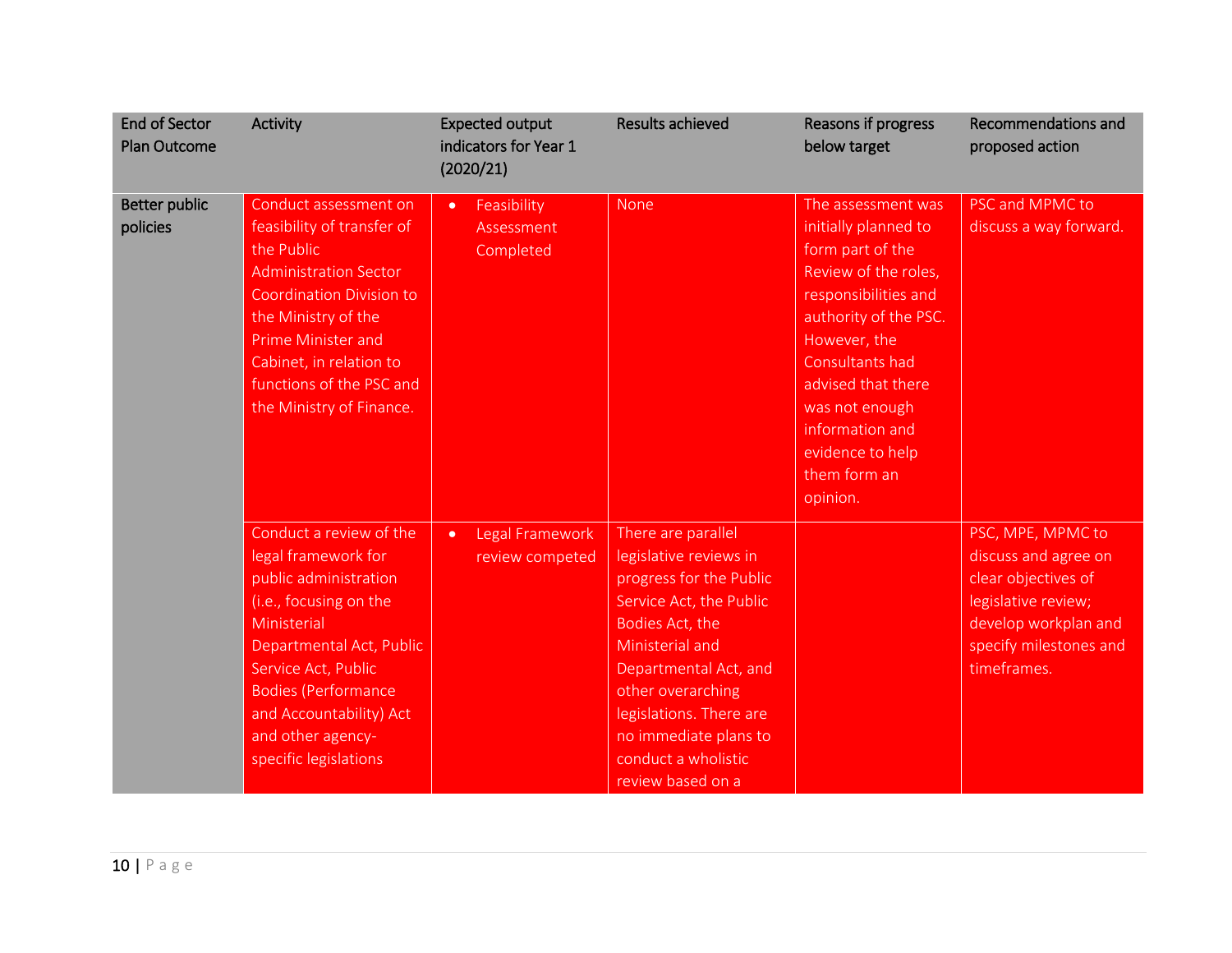| <b>End of Sector</b><br><b>Plan Outcome</b> | Activity                                                                                                                                               | <b>Expected output</b><br>indicators for Year 1<br>(2020/21)                                                       | <b>Results achieved</b>                                                                                    | Reasons if progress<br>below target                                                        | Recommendations and<br>proposed action                                                                |
|---------------------------------------------|--------------------------------------------------------------------------------------------------------------------------------------------------------|--------------------------------------------------------------------------------------------------------------------|------------------------------------------------------------------------------------------------------------|--------------------------------------------------------------------------------------------|-------------------------------------------------------------------------------------------------------|
|                                             |                                                                                                                                                        |                                                                                                                    | unified vision for the<br>public administration.                                                           |                                                                                            |                                                                                                       |
|                                             | Increase awareness of,<br>and compliance with,<br>the updated Cabinet<br>Handbook                                                                      | Cabinet<br>$\bullet$<br>handbook<br>reviewed                                                                       | Cabinet handbook has<br>been reviewed and a<br>final draft has been<br>produced for<br>endorsement by CEO. |                                                                                            | MPMC to confirm with<br>Secretariat once final<br>draft of Handbook is<br>endorsed.                   |
|                                             | Develop the GESI<br>Framework as a tool to<br>evaluate public policies<br>from a gender<br>perspective and those<br>classified as vulnerable<br>groups | <b>GESI framework</b><br>$\bullet$<br>developed &<br>Increased<br>mainstreaming of<br>gender in public<br>policies | <b>None</b>                                                                                                | Implementing<br>agencies had not<br>discussed<br>implementation plan<br>for this activity. | Carry forward to Year 2<br>of PASP. MWCSD to<br>develop and confirm<br>workplan for this<br>activity. |
|                                             | Develop a Guide on<br>Machinery of<br>Government changes<br>(MOG)                                                                                      | Machinery of<br>$\bullet$<br>Government<br>guide developed                                                         | Research and desk<br>review have been<br>conducted                                                         |                                                                                            | Carry forward to Year 2<br>of PASP. PSC to confirm<br>workplan.                                       |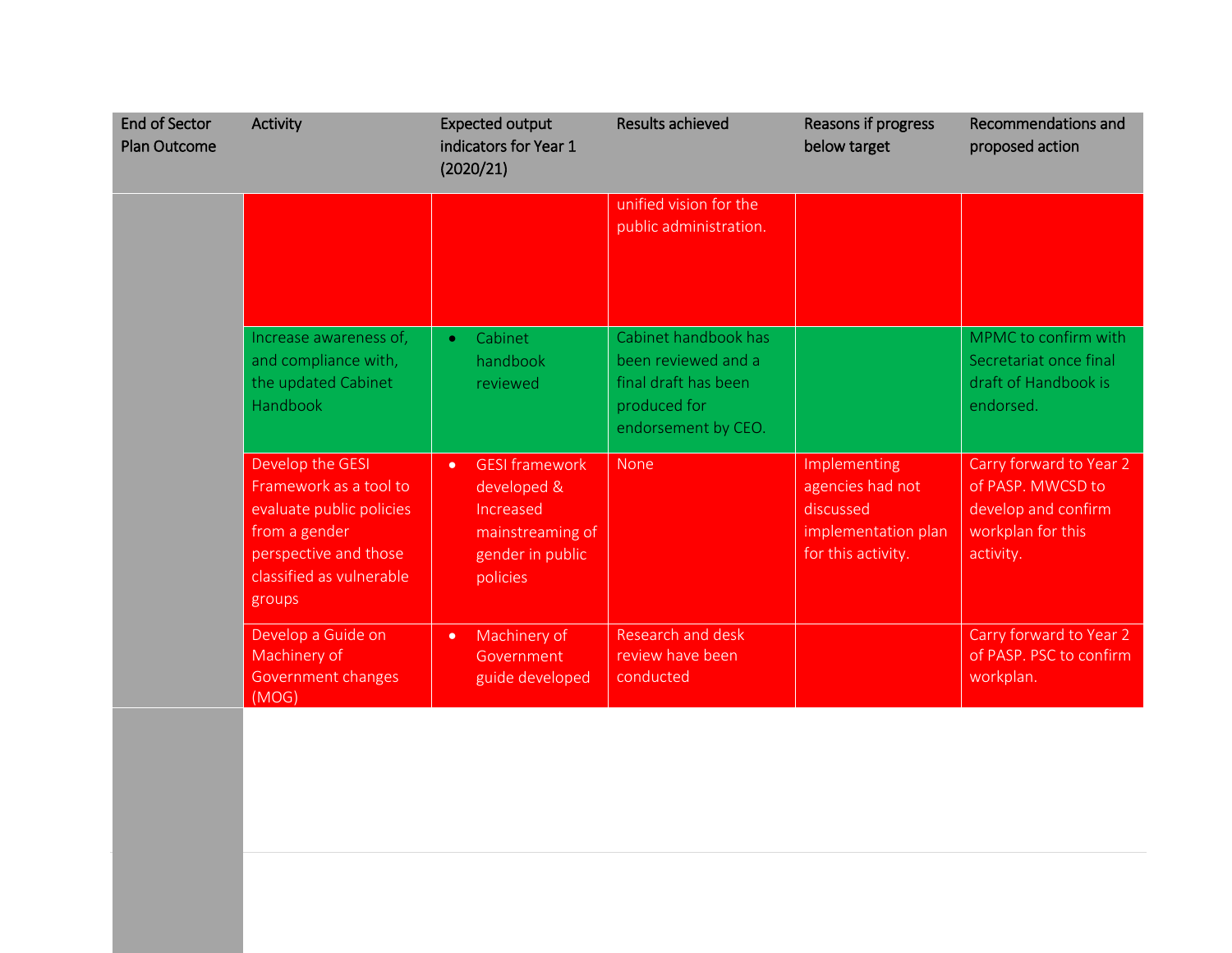### End of Sector Plan Outcome 3 – Skilled Workforce

The Assessment of the State of the Service Report 2019 notes that government agencies have gaps in skills of its human resource, with a corresponding impact on productivity. It further notes that agencies are not adequately innovative in making optimal use of already available human resources, finance and technology. Against that backdrop, the Sector recognizes that the government is only as good as the public servants employed to deliver services, and must therefore ensure its human resource management frameworks are sound and practical to support the same.

Twelve activities related to ESPO 3 had been planned for Year 1; 10 activities under Objective 3.1, and 2 under Objective 3.2. Both objectives aim to strengthen the human resource management frameworks already in place, as well as the skills and leadership capabilities across the board. These activities were designed in a way that ensures the public administration emphasizes a culture of continuous learning, innovation, and cross-sectoral leadership.

In summary, 7 activities had produced expected outputs as planned for Year 1; 5 activities did not and will be carried forward to Year 2.

The following table provides a summary of progress as of June 2021.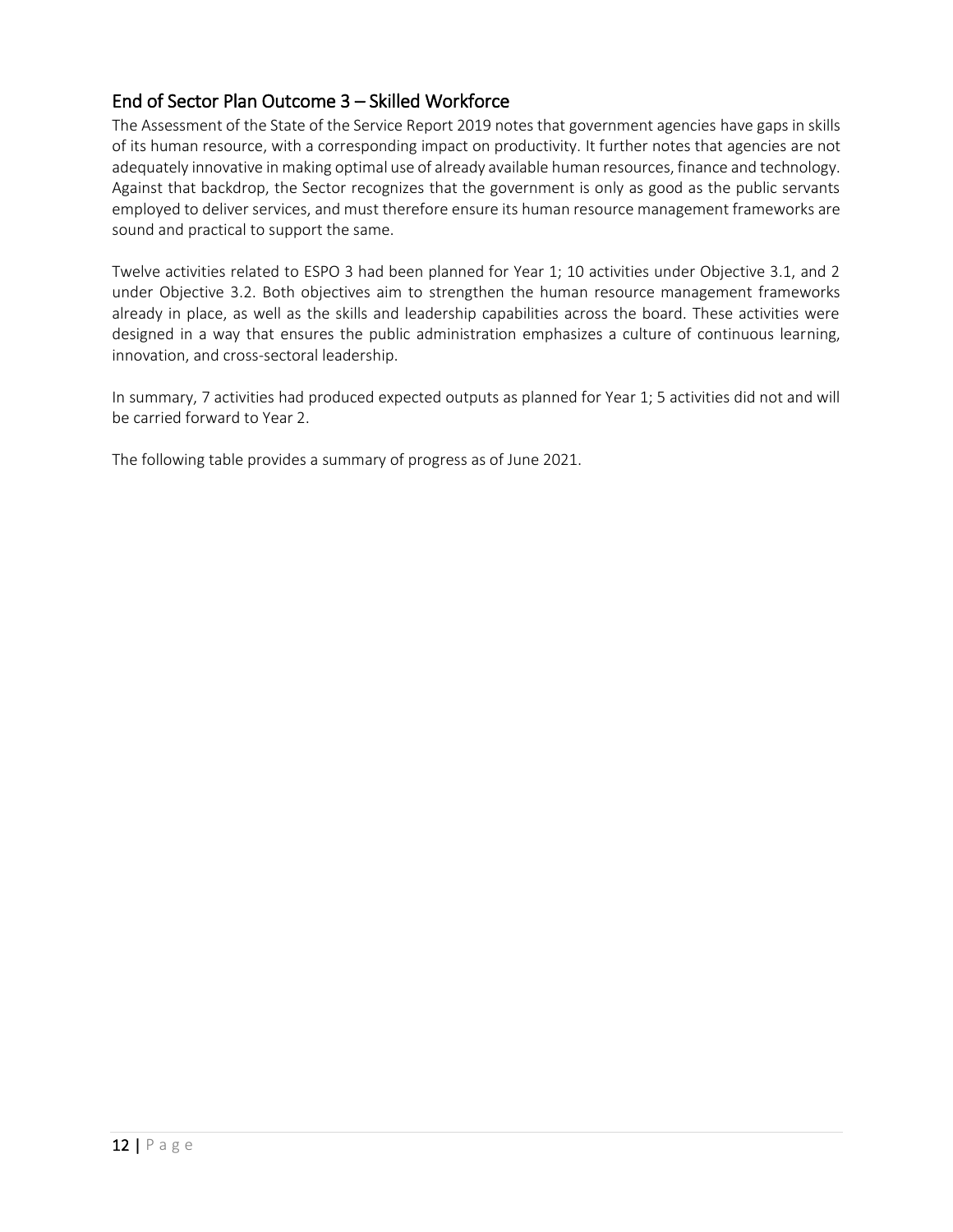| <b>End of Sector</b><br><b>Plan Outcome</b> | Activity                                                                                                                        | <b>Expected output</b><br>indicators for Year 1<br>(2020/21)                                                 | <b>Results achieved</b>                                                                                                                           | Reasons if progress<br>below target                                                                                                                                                                      | Recommendations and<br>proposed action                                                                                                                    |
|---------------------------------------------|---------------------------------------------------------------------------------------------------------------------------------|--------------------------------------------------------------------------------------------------------------|---------------------------------------------------------------------------------------------------------------------------------------------------|----------------------------------------------------------------------------------------------------------------------------------------------------------------------------------------------------------|-----------------------------------------------------------------------------------------------------------------------------------------------------------|
| <b>Skilled</b><br>workforce                 | Complete review of<br>human resource<br>management<br>frameworks in the<br>public sector from a<br>results-based<br>perspective | Phase 2 & 3 of<br>$\bullet$<br>the review of the<br>human resource<br>management<br>frameworks<br>completed. | None                                                                                                                                              | This activity could<br>not be completed as<br>it was partly<br>dependent on the<br>findings of the<br>review of the role of<br>the PSC, as well as<br>the review of the Job<br>Classification<br>System. | Carry forward to Year<br>2. PSC and MPE to<br>discuss way forward,<br>revise KPI and establish<br>baseline and target to<br>update PASP M&E<br>framework. |
|                                             | Develop a uniform job<br>evaluation method to<br>be applied across the<br>public sector                                         | Uniform job<br>$\bullet$<br>evaluation<br>method<br>developed                                                | Review of Job<br><b>Classification System</b><br>was completed. There<br>are recommendations<br>in that report that have<br>bearing on this work. |                                                                                                                                                                                                          | <b>Activity carried</b><br>forward to Year 3 of<br>PASP.                                                                                                  |
|                                             | Develop a standard<br>organizational<br>performance<br>assessment tool for the<br>sector                                        | <b>OPAIT developed</b><br>$\bullet$                                                                          | <b>OPAIT</b> has been<br>developed by PSC and<br>MPMC; the final tool is<br>now awaiting approval<br>and endorsement for<br>implementation        |                                                                                                                                                                                                          | PSC and MPMC to<br>confirm details of<br>implementation plan<br>and roll out.                                                                             |
|                                             | Develop and submit for<br>Cabinet's consideration<br>and approval a<br>performance reward                                       | Performance<br>$\bullet$<br>reward policy<br>developed                                                       | Performance reward<br>policy developed by<br>PSC. The Policy will be                                                                              |                                                                                                                                                                                                          | PSC and MPE to<br>confirm                                                                                                                                 |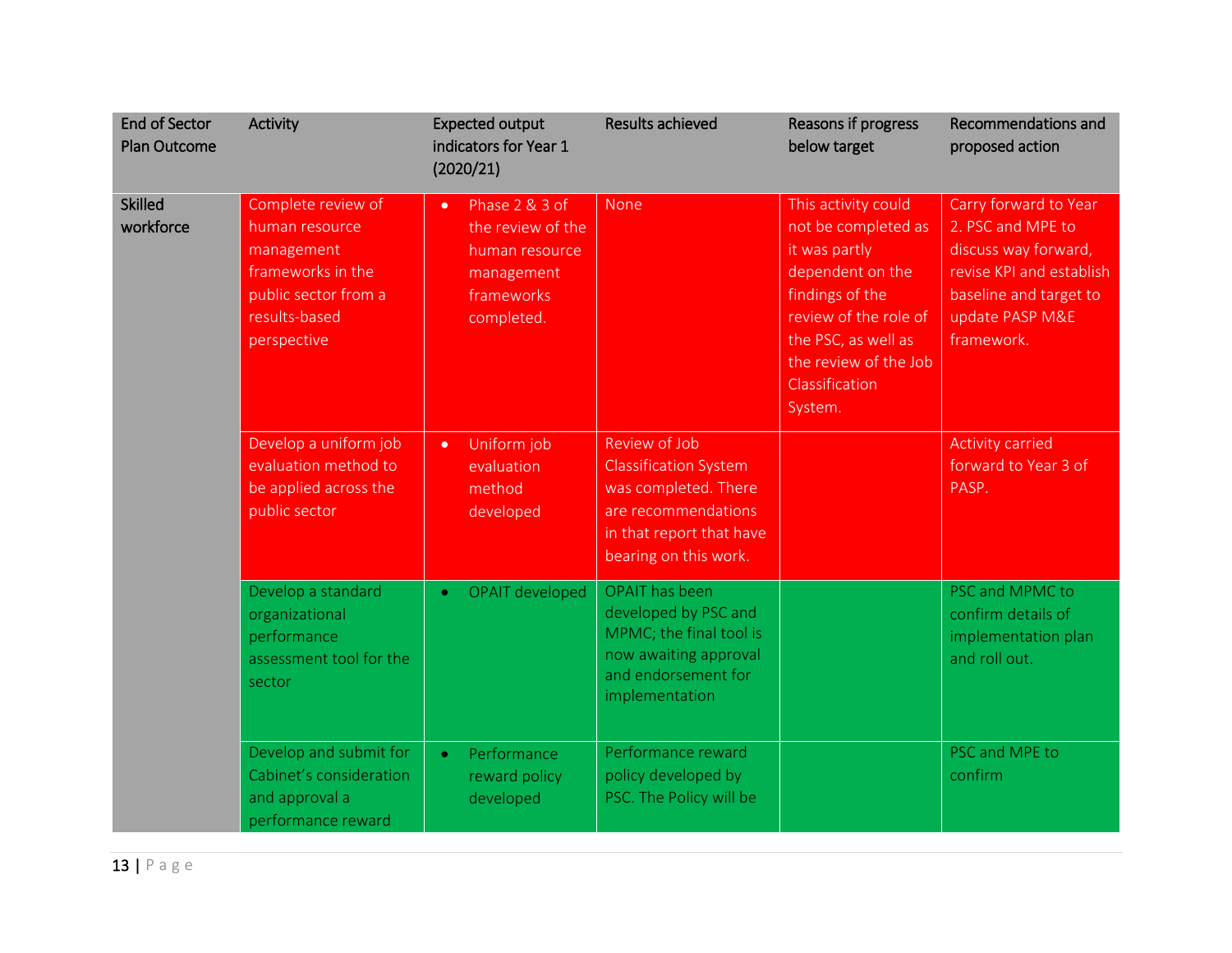| <b>End of Sector</b><br><b>Plan Outcome</b> | Activity                                                                                            | <b>Expected output</b><br>indicators for Year 1<br>(2020/21)                              | <b>Results achieved</b>                                                                                                                          | Reasons if progress<br>below target                                                                                                                                                                | Recommendations and<br>proposed action                                                                                  |
|---------------------------------------------|-----------------------------------------------------------------------------------------------------|-------------------------------------------------------------------------------------------|--------------------------------------------------------------------------------------------------------------------------------------------------|----------------------------------------------------------------------------------------------------------------------------------------------------------------------------------------------------|-------------------------------------------------------------------------------------------------------------------------|
|                                             | policy for exceptional<br>performance                                                               |                                                                                           | shared with MPE to<br>contextualize for SOEs.<br>It has yet to be<br>submitted to Cabinet,<br>given the political<br>situation at the<br>moment. |                                                                                                                                                                                                    | implementation plan<br>and roll out.                                                                                    |
|                                             | Identify and adopt<br>uniform standards for<br>grievance management<br>across the sector            | Grievance<br>$\bullet$<br>management<br>improved and<br>standardized<br>across the sector | None                                                                                                                                             | PSC and MPE have<br>yet to be meet due<br>to other priorities,<br>however the<br>grievance<br>management<br>process used for the<br>public service will be<br>used as a baseline<br>for this work. | Carry forward to Year 2<br>of PASP. PSC and MPE<br>to confirm workplan.                                                 |
|                                             | Develop a standardized<br>induction program for<br>the sector                                       | Standardized<br>$\bullet$<br>induction<br>program<br>developed                            | Review of existing<br>Induction Program and<br>Manual has started.                                                                               |                                                                                                                                                                                                    | Carry forward to Year 2<br>of PASP. MPE and PSC<br>to discuss objectives<br>and workplan for this<br>activity.          |
|                                             | Identify standard high-<br>level values that will be<br>recognized and applied<br>across the sector | Standardized<br>$\bullet$<br>high level values<br>applied across<br>the PS                | Data from SOEs on<br>what values are<br>currently being adhered<br>have been collected by<br>PSC and MPE.                                        |                                                                                                                                                                                                    | PSC and MPE to<br>discuss workplan for<br>Year 2 and finalize<br>standard values to be<br>applied across the<br>sector. |

14 | P a g e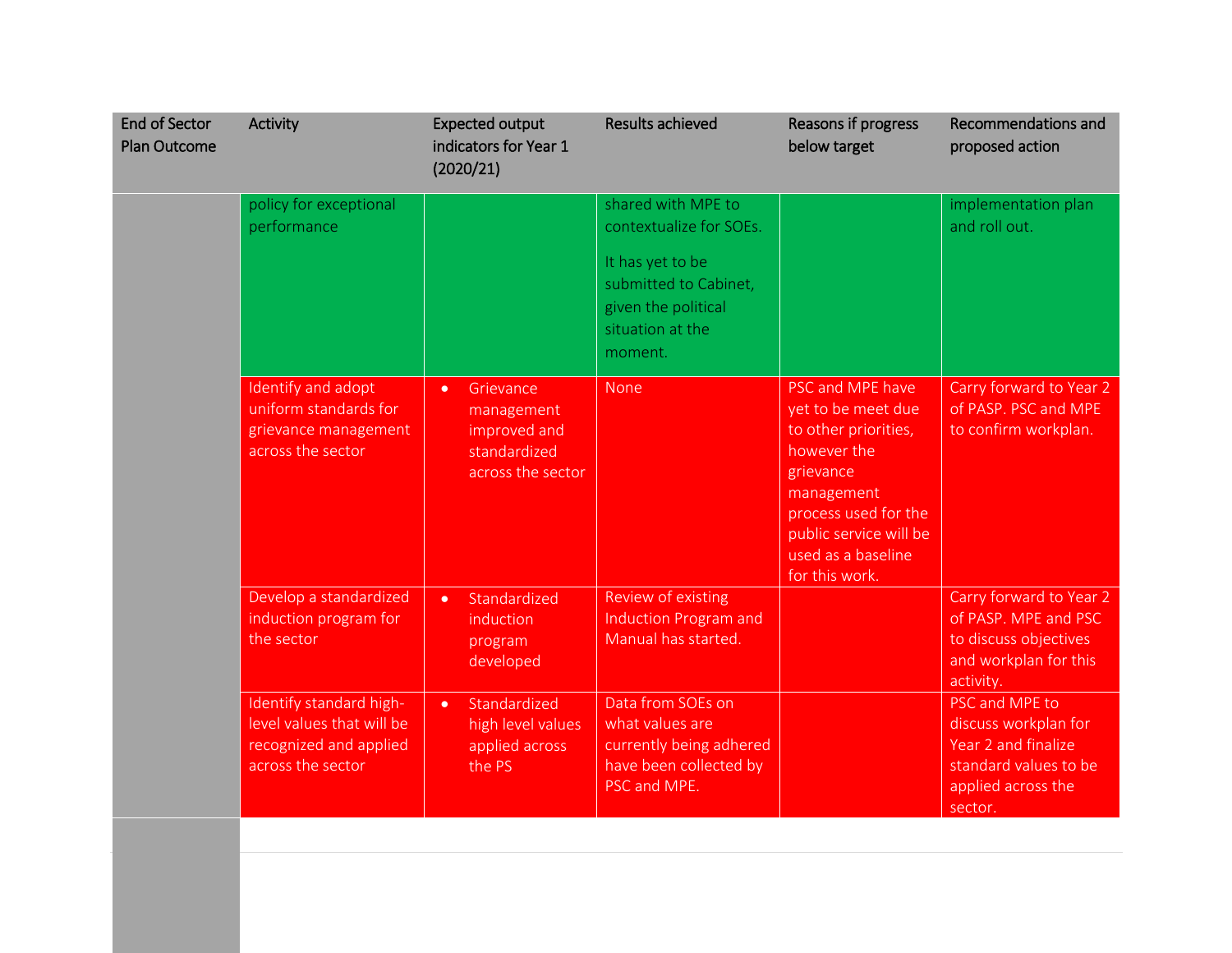| <b>End of Sector</b><br><b>Plan Outcome</b> | Activity                                                                                                                                                                                                                                              | <b>Expected output</b><br>indicators for Year 1<br>(2020/21)                                                                                                                                                                                        | <b>Results achieved</b>                                                                                                                                                                                                                                                                                                                    | Reasons if progress<br>below target | Recommendations and<br>proposed action                               |
|---------------------------------------------|-------------------------------------------------------------------------------------------------------------------------------------------------------------------------------------------------------------------------------------------------------|-----------------------------------------------------------------------------------------------------------------------------------------------------------------------------------------------------------------------------------------------------|--------------------------------------------------------------------------------------------------------------------------------------------------------------------------------------------------------------------------------------------------------------------------------------------------------------------------------------------|-------------------------------------|----------------------------------------------------------------------|
|                                             | Identify and consolidate<br>financial and technical<br>support towards human<br>resource development                                                                                                                                                  | Increased<br>$\bullet$<br>financial and<br>technical<br>support for<br>human resource<br>development.                                                                                                                                               | While there was no<br>consolidation, technical<br>and financial support<br>were identified and<br>made available through<br>partnerships with<br>several development<br>partner agencies such<br>as USAID-Climate<br>Ready, DFAT-Samoa<br><b>Governance Support</b><br>Programme-UNSW,<br>NZAID, Singapore-Civil<br><b>Service College</b> |                                     | PSC to establish a<br>baseline and target for<br>next FY/PASP Year 2 |
|                                             | Design and deliver<br>training and other staff<br>development activities<br>to support the PS (i.e.,<br>including but not<br>limited to, competency-<br>based training, cross-<br>cutting/mainstreaming<br>training, and good<br>governance training) | Number of<br>$\bullet$<br>training designed<br>and delivered;<br>Number of other<br>$\bullet$<br>staff<br>development<br>programs<br>designed and<br>delivered;<br>Number of<br>$\bullet$<br>programs<br>delivered within<br>each Financial<br>Year | PSC Calendar of<br><b>Training</b><br>5 donor-sponsored<br>programs (Asset<br>Management, Project<br>Preparation, Cert IV in<br>Resilience, Cert IV in<br>Procurement, Senior<br><b>Executive Development</b><br>Program (UNSW))                                                                                                           |                                     | PSC to establish a<br>baseline and target for<br>next FY/PASP Year 2 |

15 | P a g e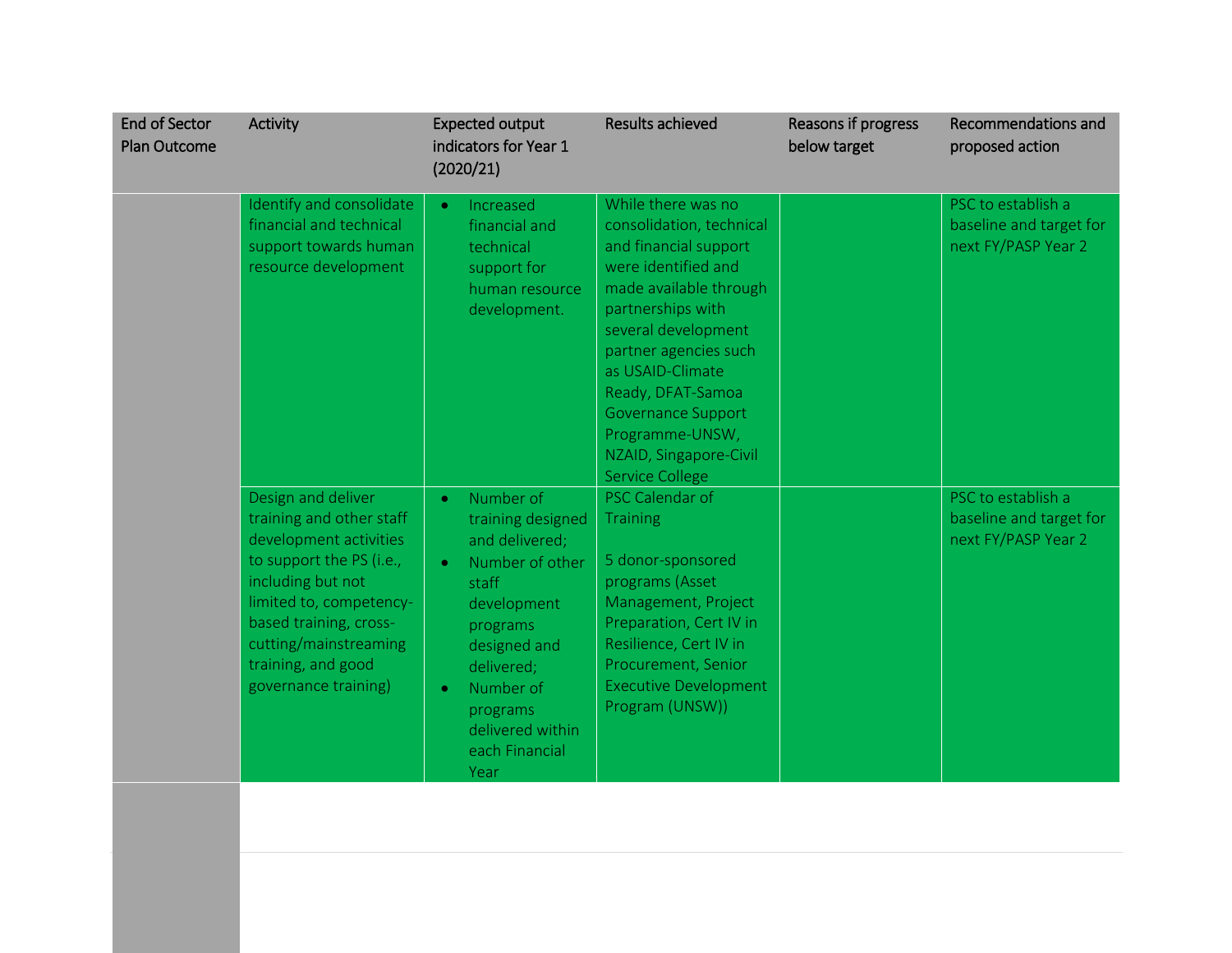| <b>End of Sector</b><br><b>Plan Outcome</b> | Activity                                                                                                                                           | <b>Expected output</b><br>indicators for Year 1<br>(2020/21)                                                | <b>Results achieved</b>                                                                                                                | Reasons if progress<br>below target | Recommendations and<br>proposed action                                                           |
|---------------------------------------------|----------------------------------------------------------------------------------------------------------------------------------------------------|-------------------------------------------------------------------------------------------------------------|----------------------------------------------------------------------------------------------------------------------------------------|-------------------------------------|--------------------------------------------------------------------------------------------------|
|                                             | Develop a list of<br>specialized professions<br>in the PS and identify<br>measures to strengthen<br>technical career<br>pathways                   | List of<br>$\bullet$<br>specialized<br>technical<br>professions<br>identified.                              | 2 specialized<br>professions in the<br>public service added to<br>the growing list of<br>specialist positions (vets<br>and nurses)     |                                     | PSC to establish a<br>baseline and target for<br>next FY/PASP Year 2                             |
|                                             | <b>Review contract</b><br>template, terms and<br>conditions of service<br>(including entitlements)<br>of senior managers<br>across the PS.         | Contract<br>$\bullet$<br>template, terms<br>and conditions of<br>service for senior<br>managers<br>reviewed | <b>PSC SES confirmed</b><br>there have been<br>ongoing reviews<br>throughout the<br>financial year.                                    |                                     | PSC to confirm number<br>of reviews conducted<br>to establish baseline<br>and target for Year 2. |
|                                             | Review contractual<br>mode of employment<br>(term), and feasibility of<br>other types of<br>employment<br>(permanent vs contract)<br>across the PS | Review of mode<br>$\bullet$<br>of employment<br>completed                                                   | This was captured in<br>the review of PSC<br>Report. There are also<br>recommendations<br>mentioned in RT Report<br>Final Report 2019. |                                     | PSC to confirm way<br>forward and timeframe<br>to update M&E<br>framework of PASP.               |
|                                             |                                                                                                                                                    |                                                                                                             |                                                                                                                                        |                                     |                                                                                                  |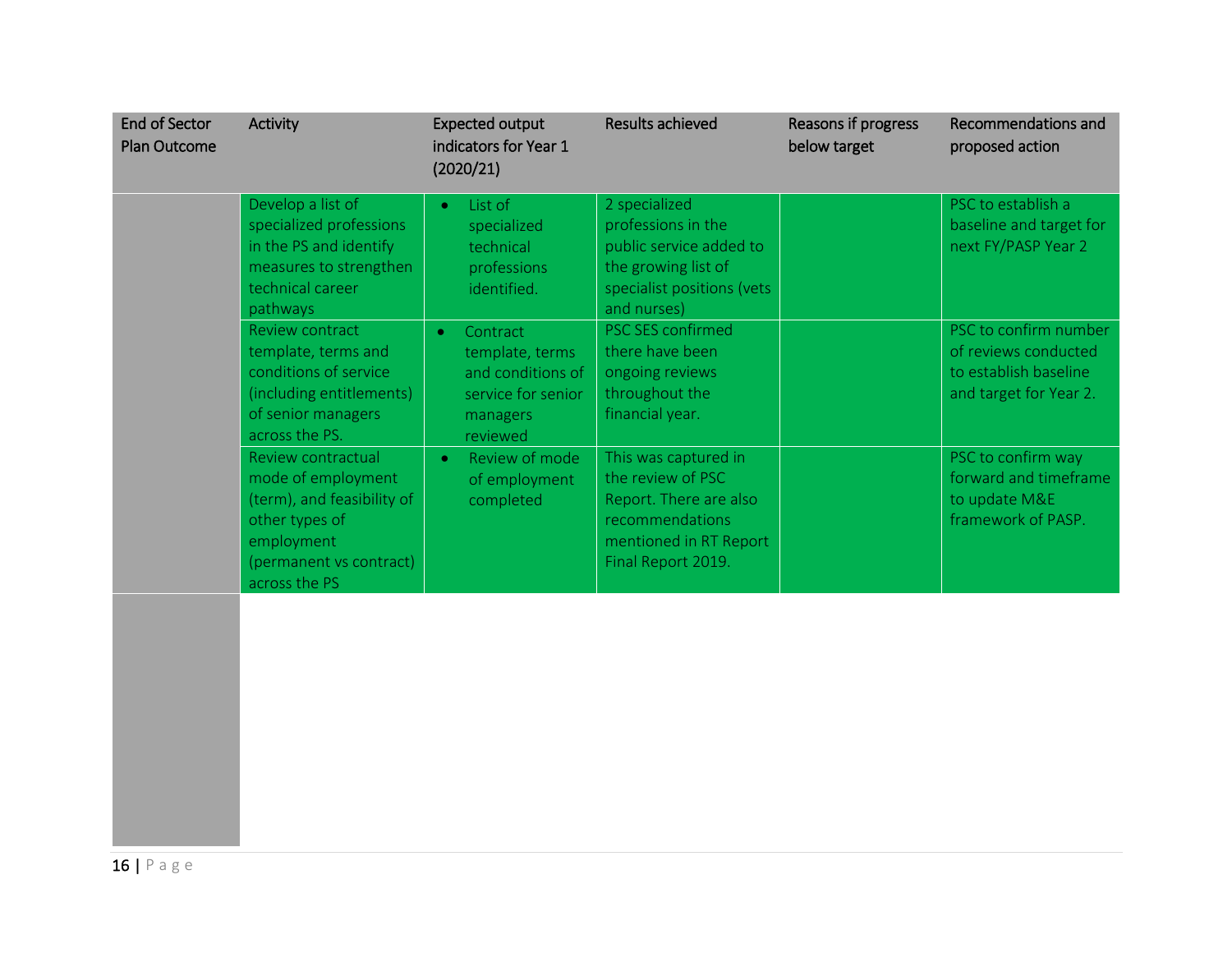## **Challenges**

FY2020/21 was a challenging year for the Sector, particularly with the unprecedented impact of the measles epidemic, the COVID-19 pandemic and the political uncertainties stemming from the national elections.

Extensive shifts were made to organizational priorities as agencies worked to reprioritize activities and work programs, as a result of the above. Activity schedules were affected, either by a shift in strategic direction, administrative and procedural delays, or unforeseen organizational changes. These were exacerbated by the fact that most agencies did not have well-designed risk management plans in place to take account of the same. Therefore, it is fair to say that these issues were mostly outside of the Sector's control.

In addition, during the PASP Working Group discussion, it was clear that implementing agencies required additional coordination and facilitation support to make progress. This was particularly true for activities co-led by 2 or more agencies, where lead officers were unsure of where or how to start, as well as whether there was a right approach to take. While the Sector had used terms such as co-implementing and coleading, most agencies found it challenging to put into practice.

In relation to the above point, it was clear that the barriers identified in the Assessment of the State of the Service Report 2019 were still very much present. While government has advocated for whole of government coordination and programming, there is still evidence of agencies being internally and operationally focused. Based on the Working Group discussions, as well as the 2019 Report, there is a gap in terms of a unified vision for the public administration. If this is not addressed, agencies will continue to question the value of sector planning in such a broad area like the public administration.

In the previous PASP 2013/14 – 2017/18, we had noted the importance of developing Risk Management Plans (RMP) as part of the planning phase to take into account unexpected delays or issues. We will reiterate that message here. It is imperative that agencies create a platform to bring stakeholders together to identify, analyze and propose ways to alleviate risks associated with the implementation of each activity. More importantly, these will need to be communicated with the Sector Coordination Division to bring to the attention of the Sector Steering Committee for their information and necessary action.

### Way Forward

Going forward, agencies will need to exercise prudence when designing, implementing and communicating programs and activities. There is a need to reconsider objectives to align with available resourcing, anticipating extreme changes as a result of the pandemic and the political situation we currently face.

Beginning in Year 2 of PASP, the Sector Coordination Division will work with assigned personnel to develop clear workplans for each planned activity. A schedule of working sessions will be developed and sent to the PASP Working Group to note and follow. These will be dedicated to program planning and scheduling. This, in our view, should make periodic reporting clearer and quicker for all parties involved, to avoid delays in implementing the activities, as well as reporting to the Steering Committee.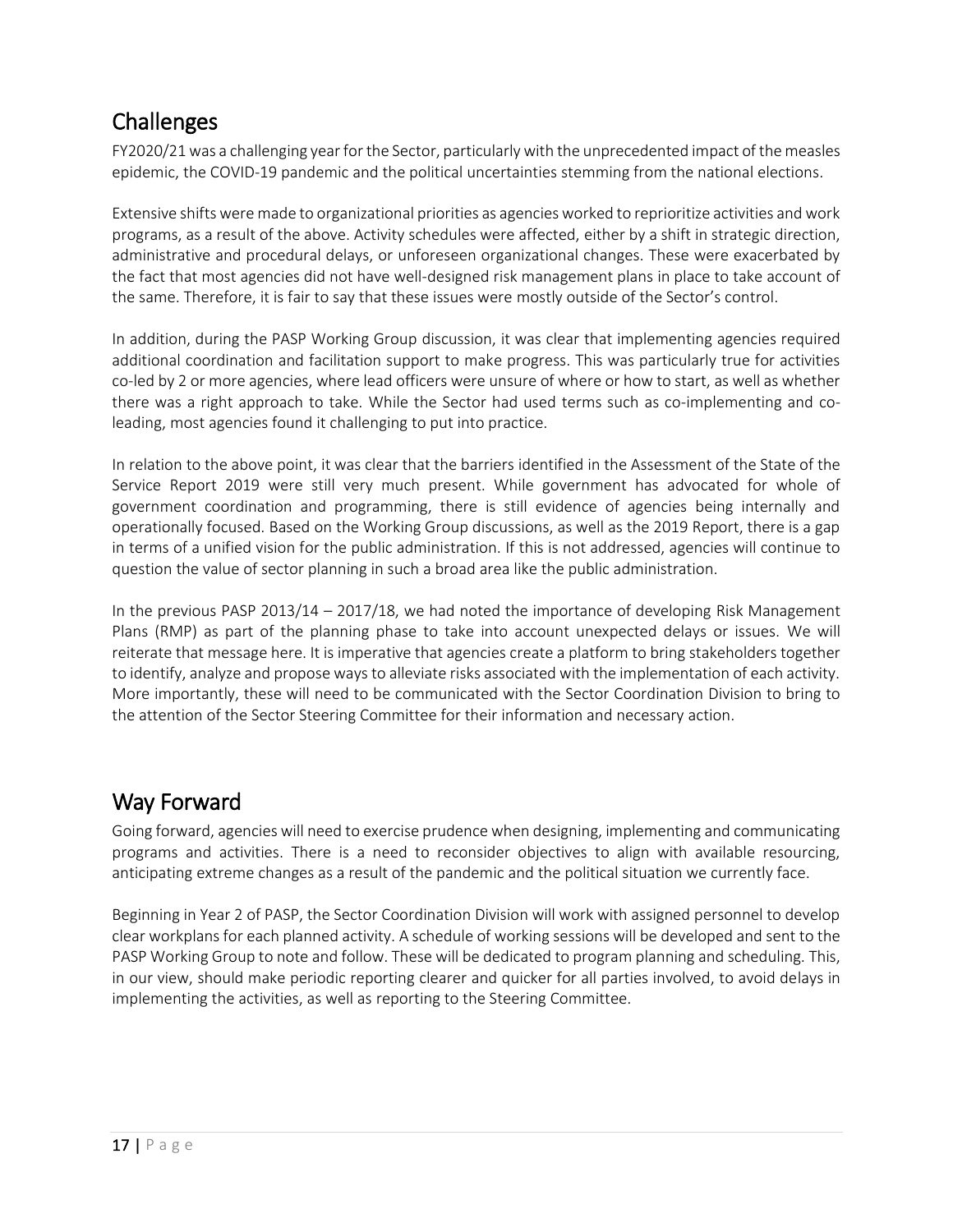### Recommendations

All in all, the Sector has done well against a challenging backdrop, especially in its first year of implementing the new Public Administration Sector Plan.

Finally, we seek the support of our civil society and private sector representatives in providing informed and endorsed submissions on public policy issues that may inform a review of Government processes to suit public demands from time to time. Submissions may be delivered to the Secretariat directly or submitted through the PASSC representatives.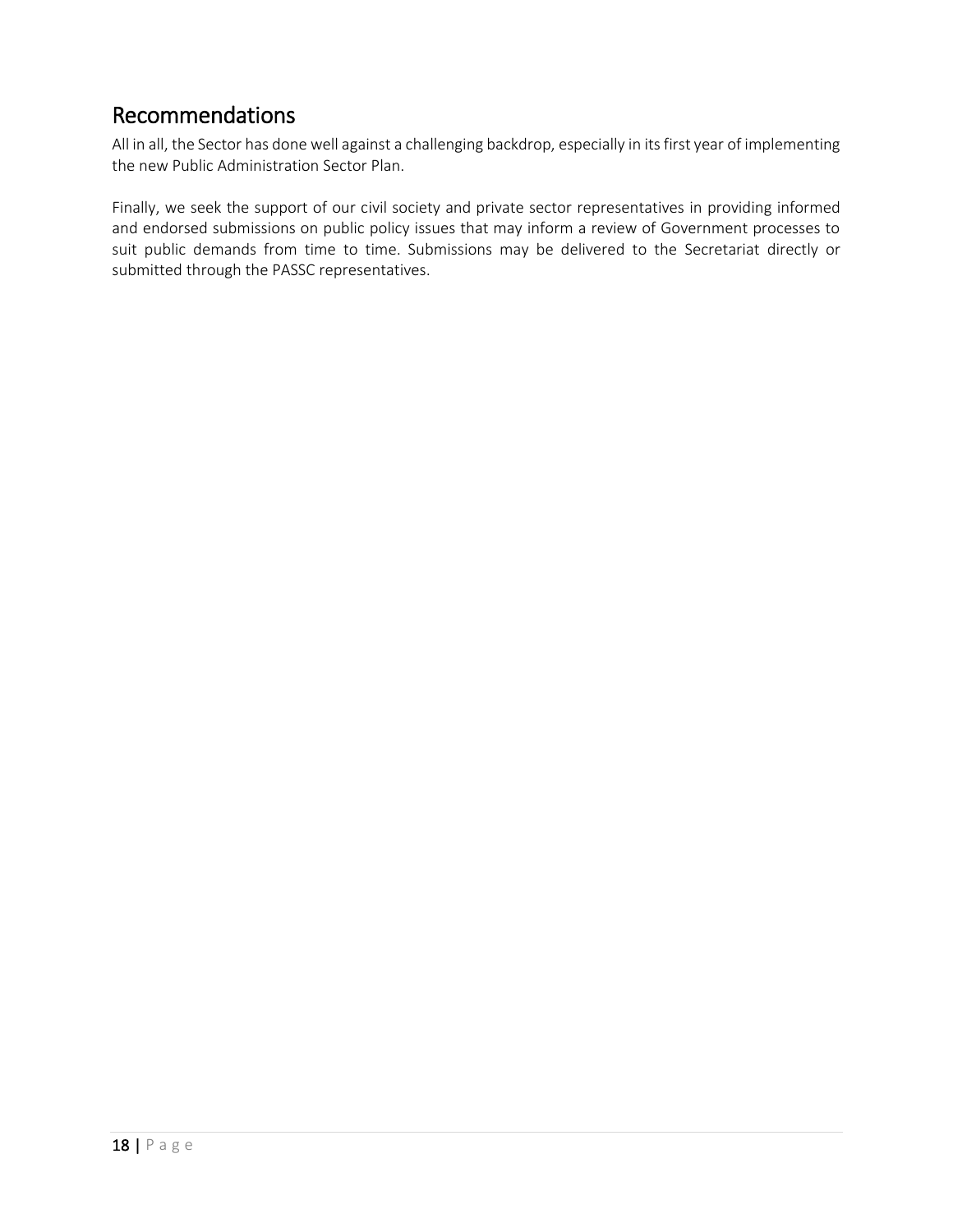#### Annex 1:

Scope of Government Agencies included in the Public Administration Sector (as of July 2020)

| <b>Public Administration</b>       | Agencies                                                                                           |
|------------------------------------|----------------------------------------------------------------------------------------------------|
|                                    | Government Ministries defined as the Public Service under the umbrella of the Public Service       |
| Commission                         |                                                                                                    |
| <b>Ministries</b>                  | Agriculture and Fisheries<br>1.                                                                    |
|                                    | 2.<br>Commerce, Industry and Labour                                                                |
|                                    | 3.<br>Communications and Information Technology                                                    |
|                                    | Education, Sports and Culture<br>4.                                                                |
|                                    | 5.<br>Finance                                                                                      |
|                                    | 6.<br>Foreign Affairs and Trade                                                                    |
|                                    | Health<br>7.                                                                                       |
|                                    | Justice and Courts Administration<br>8.                                                            |
|                                    | Natural Resources and Environment<br>9.                                                            |
|                                    | 10. Public Enterprises                                                                             |
|                                    | 11. Prime Minister and Cabinet                                                                     |
|                                    | 12. Revenue                                                                                        |
|                                    | 13. Women, Community and Social Development                                                        |
|                                    | 14. Works, Transport and Infrastructure                                                            |
|                                    | Government Ministries or organisations defined as non-Public Service but are fully funded from the |
|                                    | Government budget with spending directly controlled by the Ministry of Finance                     |
| Constitutional Bodies <sup>1</sup> | 15. Attorney General                                                                               |
|                                    | 16. Legislative Assembly                                                                           |
|                                    | 17. Ombudsman                                                                                      |
|                                    | 18. Audit Office                                                                                   |
|                                    | 19. Public Service Commission                                                                      |
| <b>Statutory Bodies</b>            | 20. Office of the Regulator                                                                        |
|                                    | 21. Samoa Law Reform Commission                                                                    |
|                                    | 22. Samoa Bureau of Statistics                                                                     |
|                                    | 23. Electoral Commission                                                                           |
|                                    | State owned Enterprises which are classified in the following categories                           |
| <b>Public Beneficial Bodies</b>    | 24. National Kidney Foundation of Samoa                                                            |
|                                    | 25. National University of Samoa                                                                   |
|                                    | 26. Samoa Fire and Emergencies Services Authority                                                  |
|                                    | 27. Samoa Qualifications Authority                                                                 |
|                                    | 28. Samoa Sports & Facilities Authority                                                            |
|                                    | 29. Samoa Tourism Authority                                                                        |
|                                    | 30. Scientific Research Organisation of Samoa                                                      |
|                                    | 31. Samoa International Finance Authority                                                          |
| <b>Public Trading Bodies</b>       | 32. Development Bank of Samoa                                                                      |
|                                    | 33. Electric Power Corporation                                                                     |
|                                    | 34. Gambling Control Authority                                                                     |
|                                    | 35. Land Transport Authority                                                                       |

*<sup>1</sup>* All Offices established as a requirement of the Constitution of Samoa.

 $\overline{\phantom{a}}$